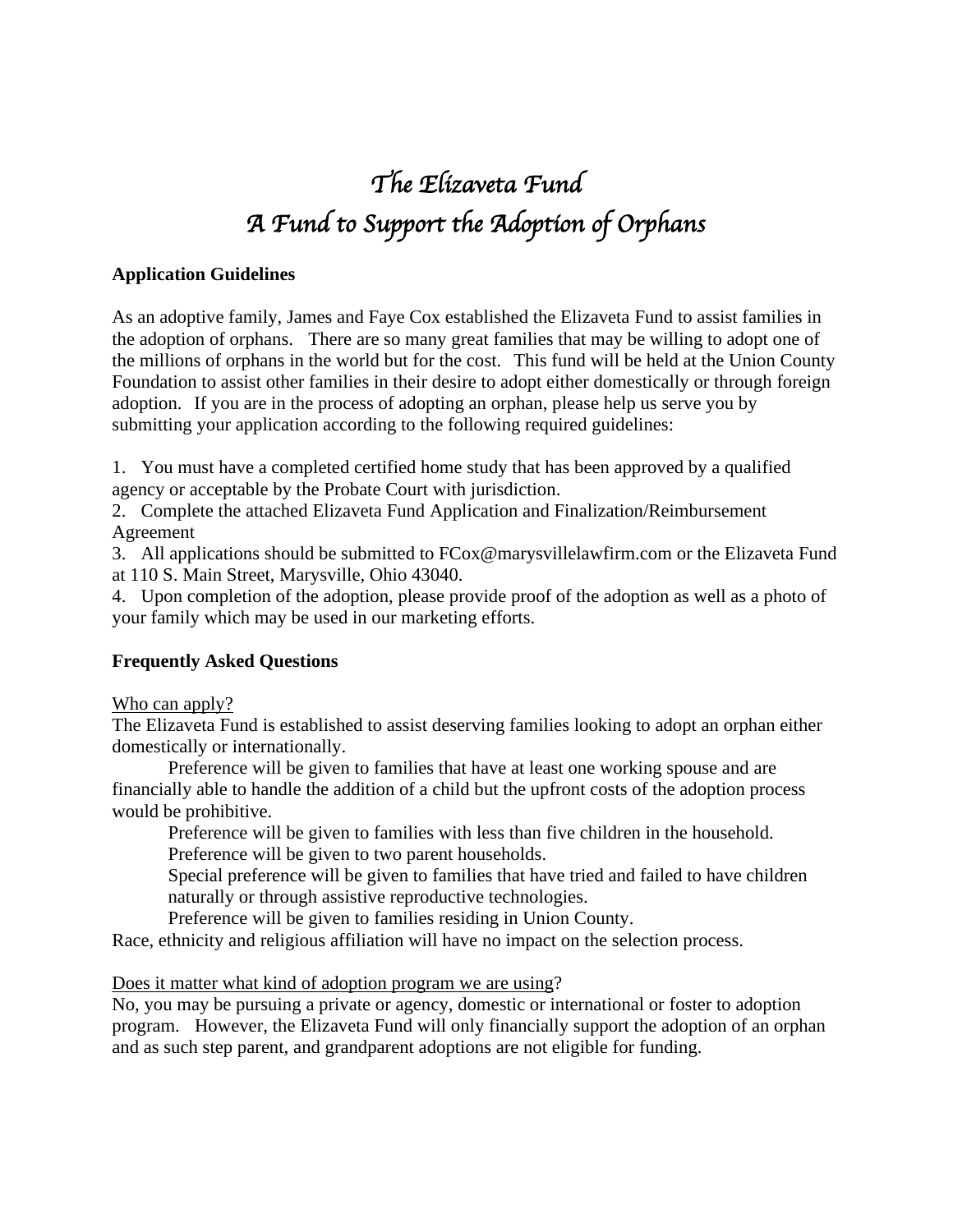## What level of support is available?

Because it is important that families have some "skin in the game", the fund can distribute up to a maximum 50% of out of pocket expenses (after applicable tax credits are accounted for) that a family incurs in the process of adopting. This includes: adoption fees, legal fees, travel costs. It does not include food, clothing or other personal expenditures.

#### Do I have to live in Union County?

Preference will be given to families residing in Union County. However, this restriction can be waived if a deserving family has a connection (family, etc.) to Union County, Ohio.

#### When will funds be distributed?

The application process will be open all year long. Recipients will be chosen and funds distributed quarterly. The board may personally interview up to 5 finalists. Additionally, funds may be distributed for "emergency situations" upon approval of the board.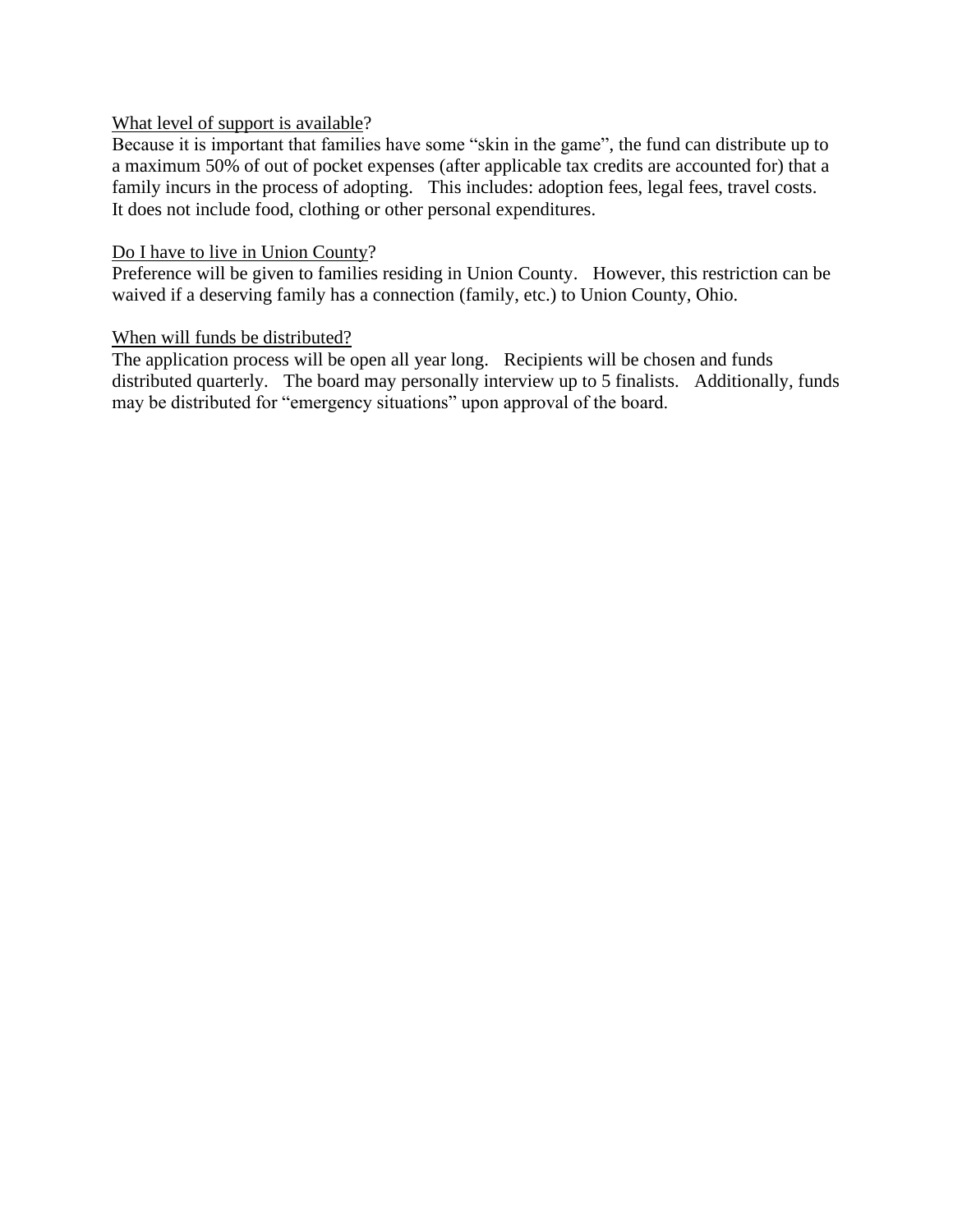# **PLEASE DO NOT RETYPE THIS APPLICATION. EACH QUESTION MUST BE FILLED IN COMPLETELY.**

If question is not applicable to you, please mark N/A. If you leave a question blank your application will be considered incomplete. Your application will be incomplete if any of the following is missing:

## **A PHOTOCOPY OF YOUR VALID HOME STUDY A PHOTOCOPY OF YOUR MOST RECENT TAX RETURN TYPED PERSONAL STATEMENT REIMBURSEMENT AGREEMENT**

| Home/Cell Phone:                                                          |  |
|---------------------------------------------------------------------------|--|
|                                                                           |  |
| If not located in Union County, describe your connection to Union County: |  |
| Number of children in your immediate family: _____                        |  |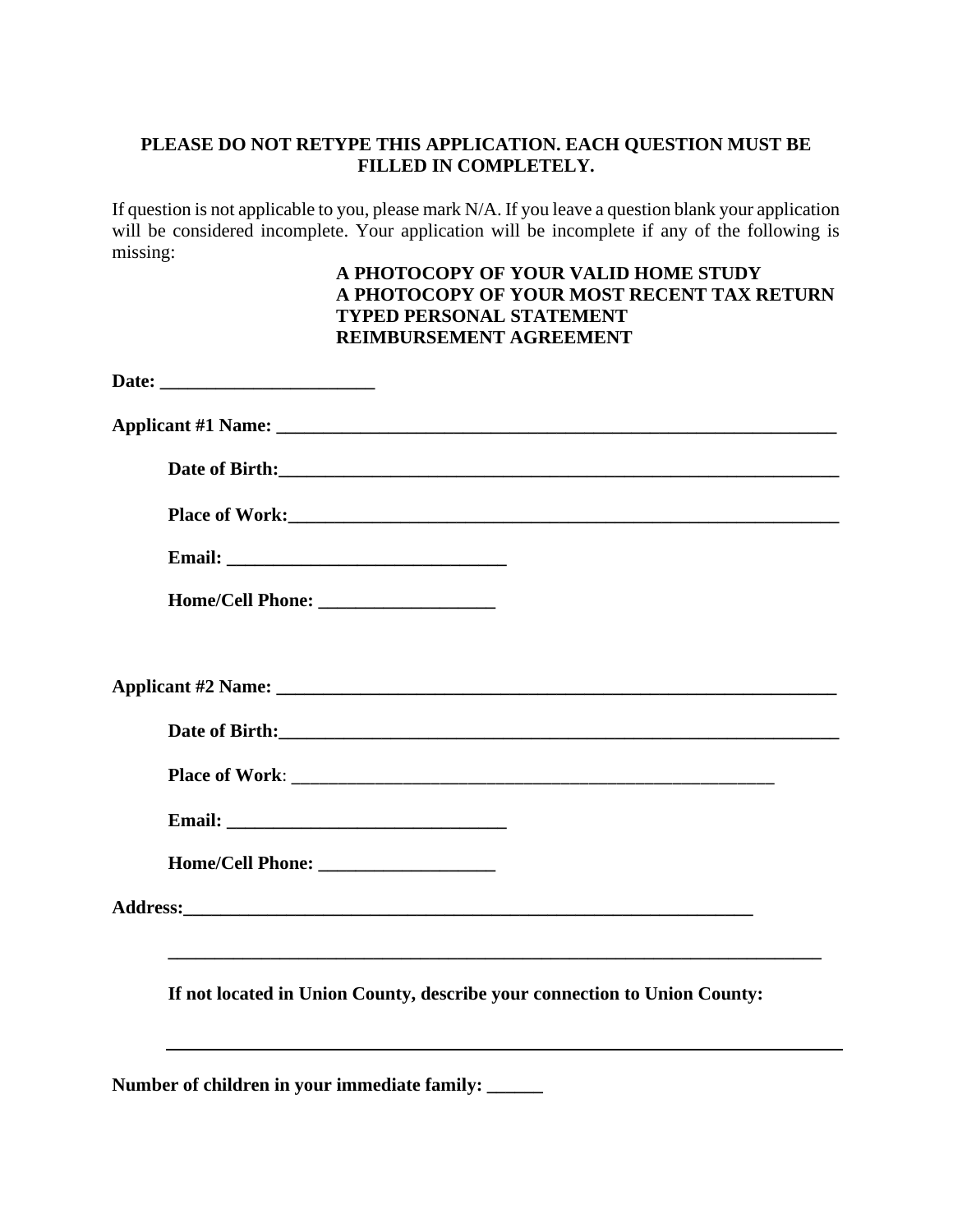**State or Country you are adopting from: \_\_\_\_\_\_\_\_\_\_\_\_***(if known)*

**Adoption Agency/Attorney: \_\_\_\_\_\_\_\_\_\_\_\_\_\_\_\_\_\_\_\_\_\_\_\_\_\_\_\_\_\_\_\_\_\_\_\_\_\_\_\_\_\_\_\_\_\_**

**Financial Information:**

| b. Balance of Checking and Savings Account:<br>c. Employer Adoption Assistance:<br>d. Combined Net Worth of Retirement Plans:<br><b>Combined Net Worth of Stocks/Bonds:</b><br>е.<br>Value of Real Estate:<br><b>Other Assets</b><br>g.<br>h. Outstanding Mortgages: |
|----------------------------------------------------------------------------------------------------------------------------------------------------------------------------------------------------------------------------------------------------------------------|
|                                                                                                                                                                                                                                                                      |
|                                                                                                                                                                                                                                                                      |
|                                                                                                                                                                                                                                                                      |
|                                                                                                                                                                                                                                                                      |
|                                                                                                                                                                                                                                                                      |
|                                                                                                                                                                                                                                                                      |
|                                                                                                                                                                                                                                                                      |
| <b>Student Loan Debt:</b>                                                                                                                                                                                                                                            |
| <b>Car Loans</b>                                                                                                                                                                                                                                                     |
| k. Other outstanding Debt:                                                                                                                                                                                                                                           |

**Personal Statement: Please attach a personal statement as to any special considerations you would the board to consider, as well as your reasoning for expanding your family through adoption.**

**We hereby certify that the information we have provided is true and accurate to the best of our knowledge.** 

**Applicant #1**

**Applicant # 2**